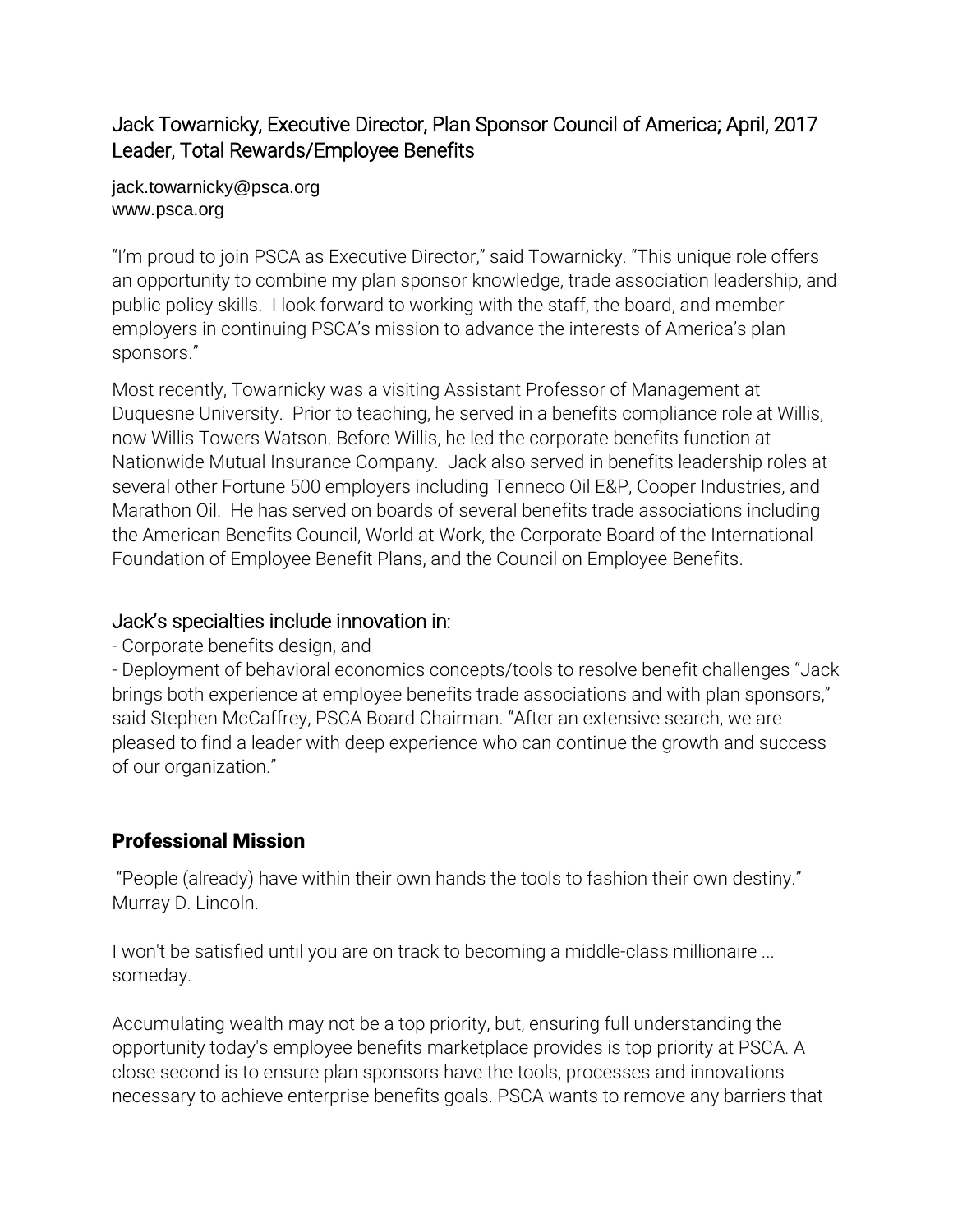would preclude an organization from using benefits to achieve participants' dreams whatever they may be dreaming about.

# About PSCA:

PSCA works with hundreds of plan sponsor to provide programs and services which enable member employers to best manage their company's retirement plans. As the Executive Director of PSCA, I am often called upon as "the voice of the plan sponsor" - with regard to employee benefits advocacy.

PSCA members regularly refer employee benefits issues to us when they must be addressed by changes in the regulatory state or through legislation. Let us know your challenges. We can help

PSCA membership offers access to decades of experience in plan sponsor roles. Think you are unique? Give us a shot at your challenge.

PSCA offers expertise in all benefits - pension, 401(k), 403(b), executive nonqualified deferred compensation, medical, dental, vision, short and long term disability, paid time off, severance, voluntary benefit programs, and the individual account programs/plans - flexible spending accounts, health reimbursement accounts and health savings accounts.

PSCA offers expertise in all benefits disciplines - compliance/legal, administrative, systems, communications, marketing, finance, accounting, actuarial, etc.

PSCA is the leading not-for-profit research and advocacy organization for sponsors of employee benefit plans and programs including 401(k), 403(b), nonqualified deferred compensation and health savings accounts. PSCA delivers the research, tools, processes and data today's benefits professionals need to lead their organizations and advocate for their participants.

#### Professional Experience:

## [Executive Director](https://www.linkedin.com/company/1040103/?lipi=urn%3Ali%3Apage%3Ad_flagship3_profile_view_base%3BAaq2PT5lSOW0cjGVQghE2w%3D%3D&licu=urn%3Ali%3Acontrol%3Ad_flagship3_profile_view_base-background_details_company)

Plan [Sponsor](https://www.linkedin.com/company/1040103/?lipi=urn%3Ali%3Apage%3Ad_flagship3_profile_view_base%3BAaq2PT5lSOW0cjGVQghE2w%3D%3D&licu=urn%3Ali%3Acontrol%3Ad_flagship3_profile_view_base-background_details_company) Council of America April 2017 – [Present](https://www.linkedin.com/company/1040103/?lipi=urn%3Ali%3Apage%3Ad_flagship3_profile_view_base%3BAaq2PT5lSOW0cjGVQghE2w%3D%3D&licu=urn%3Ali%3Acontrol%3Ad_flagship3_profile_view_base-background_details_company) [Chicago,](https://www.linkedin.com/company/1040103/?lipi=urn%3Ali%3Apage%3Ad_flagship3_profile_view_base%3BAaq2PT5lSOW0cjGVQghE2w%3D%3D&licu=urn%3Ali%3Acontrol%3Ad_flagship3_profile_view_base-background_details_company) Ill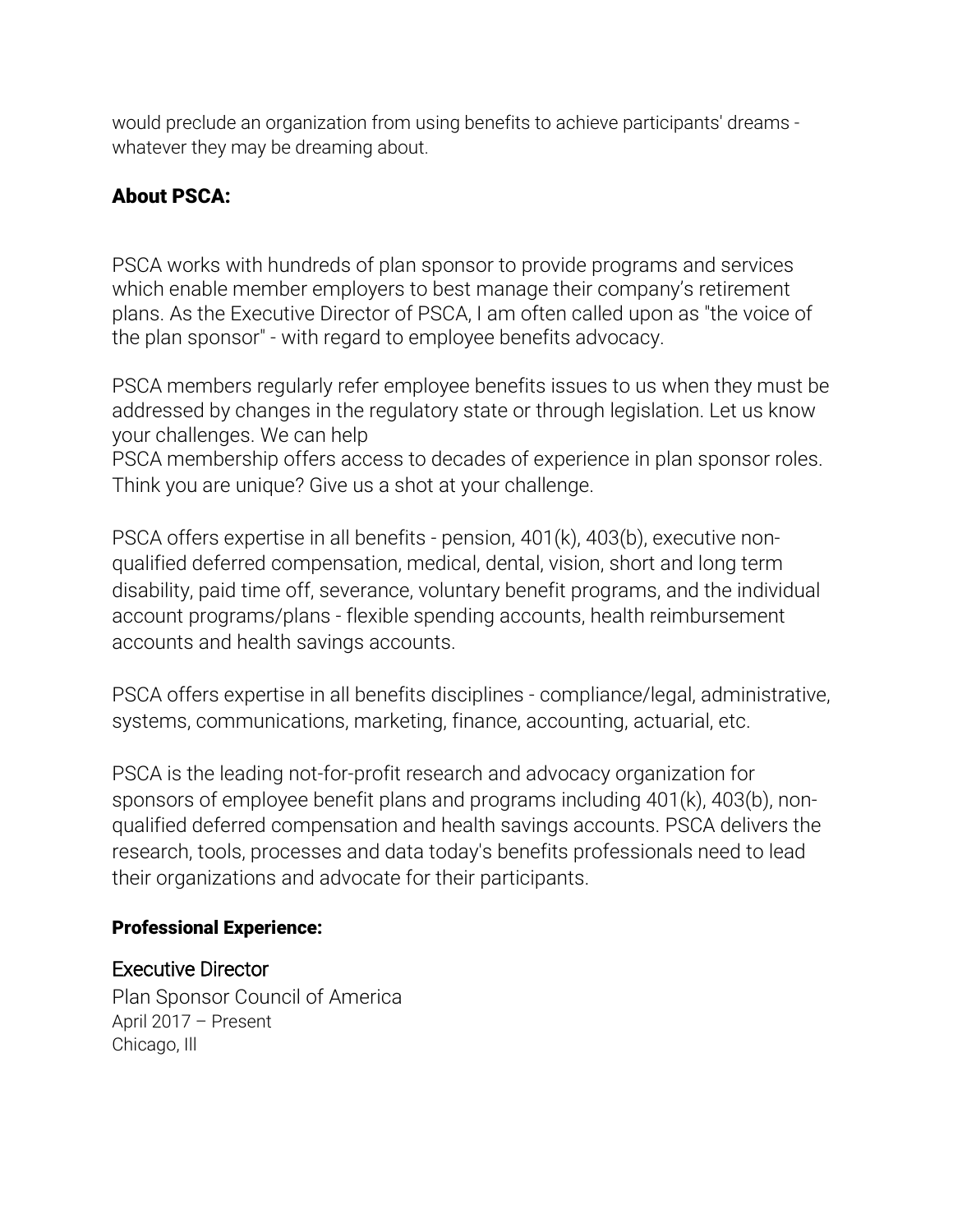[Visiting](https://www.linkedin.com/company/11412/?lipi=urn%3Ali%3Apage%3Ad_flagship3_profile_view_base%3BAaq2PT5lSOW0cjGVQghE2w%3D%3D&licu=urn%3Ali%3Acontrol%3Ad_flagship3_profile_view_base-background_details_company) 

#### [Professor](https://www.linkedin.com/company/11412/?lipi=urn%3Ali%3Apage%3Ad_flagship3_profile_view_base%3BAaq2PT5lSOW0cjGVQghE2w%3D%3D&licu=urn%3Ali%3Acontrol%3Ad_flagship3_profile_view_base-background_details_company)

[Duquesne](https://www.linkedin.com/company/11412/?lipi=urn%3Ali%3Apage%3Ad_flagship3_profile_view_base%3BAaq2PT5lSOW0cjGVQghE2w%3D%3D&licu=urn%3Ali%3Acontrol%3Ad_flagship3_profile_view_base-background_details_company) University Aug 2016 – May [2017](https://www.linkedin.com/company/11412/?lipi=urn%3Ali%3Apage%3Ad_flagship3_profile_view_base%3BAaq2PT5lSOW0cjGVQghE2w%3D%3D&licu=urn%3Ali%3Acontrol%3Ad_flagship3_profile_view_base-background_details_company)  [Pittsburgh,](https://www.linkedin.com/company/11412/?lipi=urn%3Ali%3Apage%3Ad_flagship3_profile_view_base%3BAaq2PT5lSOW0cjGVQghE2w%3D%3D&licu=urn%3Ali%3Acontrol%3Ad_flagship3_profile_view_base-background_details_company) PA

## [Employee Benefits Attorney](https://www.linkedin.com/company/3994/?lipi=urn%3Ali%3Apage%3Ad_flagship3_profile_view_base%3BAaq2PT5lSOW0cjGVQghE2w%3D%3D&licu=urn%3Ali%3Acontrol%3Ad_flagship3_profile_view_base-background_details_company)

Willis Towers [Watson](https://www.linkedin.com/company/3994/?lipi=urn%3Ali%3Apage%3Ad_flagship3_profile_view_base%3BAaq2PT5lSOW0cjGVQghE2w%3D%3D&licu=urn%3Ali%3Acontrol%3Ad_flagship3_profile_view_base-background_details_company) Jan [2011](https://www.linkedin.com/company/3994/?lipi=urn%3Ali%3Apage%3Ad_flagship3_profile_view_base%3BAaq2PT5lSOW0cjGVQghE2w%3D%3D&licu=urn%3Ali%3Acontrol%3Ad_flagship3_profile_view_base-background_details_company) – May 2015 Member of Willis' National Legal and Research Group in their Employee Benefits/Human Capital Practice

## [AVP, Benefits Planning](https://www.linkedin.com/company/2338/?lipi=urn%3Ali%3Apage%3Ad_flagship3_profile_view_base%3BXptX7uU3SWWIvO6FBoftWQ%3D%3D&licu=urn%3Ali%3Acontrol%3Ad_flagship3_profile_view_base-background_details_company)

Nationwide Insurance [Companies](https://www.linkedin.com/company/2338/?lipi=urn%3Ali%3Apage%3Ad_flagship3_profile_view_base%3BXptX7uU3SWWIvO6FBoftWQ%3D%3D&licu=urn%3Ali%3Acontrol%3Ad_flagship3_profile_view_base-background_details_company) Nov [1985](https://www.linkedin.com/company/2338/?lipi=urn%3Ali%3Apage%3Ad_flagship3_profile_view_base%3BXptX7uU3SWWIvO6FBoftWQ%3D%3D&licu=urn%3Ali%3Acontrol%3Ad_flagship3_profile_view_base-background_details_company) – Sep 2010

### Board Member – Corporate Board

International Foundation of Employee Benefit Plans (IFEBP) Brookfield, WI; 2008 – 2010

#### Member Board of Trustees

CEB – Council on Employee Benefits; 2006-2010 Washington, DC

#### Member Board of Directors

American Benefits Council; 1999- 2010 Washington, DC

#### Sr. HR Administrator

Tenneco; 1982 – 1985; Houston, TX

# Analyst

Marathon Oil Company; 1979 – 1982; Findlay, OH

#### Supervisor Group Insurance

Cooper Industries; 1982

## Research Systems Advisor, Economic Research Department

Federal Reserve Bank of Cleveland 1978 – 1978; Cleveland, OH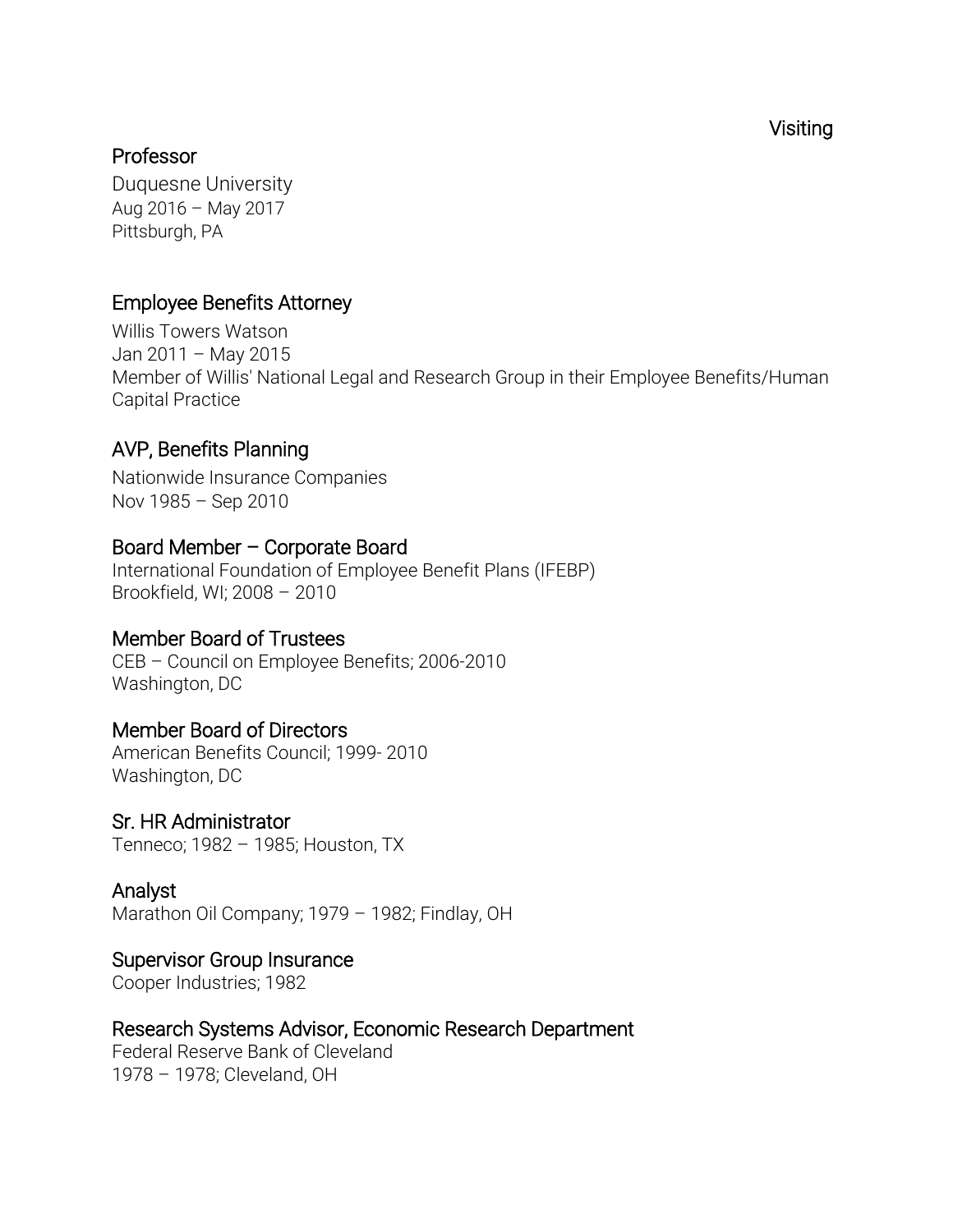#### **Education**

## The John Marshall Law School

LLM, Employee Benefits, Class Rank- #1; 2010-2012

#### South Texas College of Law Houston

JD, Law; 1983 – 1985

University of Toledo College of Law

Law; 1980 – 1982

#### Cleveland State University

MBA, Business 1978 – 1979

#### Cleveland State University

BBA, Business Economics, 1973 -- 1977

#### **Publications**

- Irresistible Force: The HSA In Your Future
- Presentation It's Not Rocket Science: Flexible Retirement; Do Your Benefit Plans Encourage or Prevent Phased/Flexible Employment/Retirement
- My Financial Wellness Solution: The 401(k) as a Lifetime Financial Instrument
- Qualified Plan Loans: Evil or Essential?
- The HSA In Your Future, Defined Contribution Retiree Medical Coverage
- Presentation 2010 (and prior years) What You Don't Know Can Hurt! Integrated Absence Management With Paid Time Off, World at Work Total Rewards Conference, Dallas, TX; DMEC Conference, Portland, OR
- Presentation 2011 (and prior years) The Intersection of Behavioral Economics & Benefits, IFEBP Symposium, Charlotte, NC; Ignite'09, – A Conference on the Convergence of Behavioral Economics and Health Care, Wash., DC .